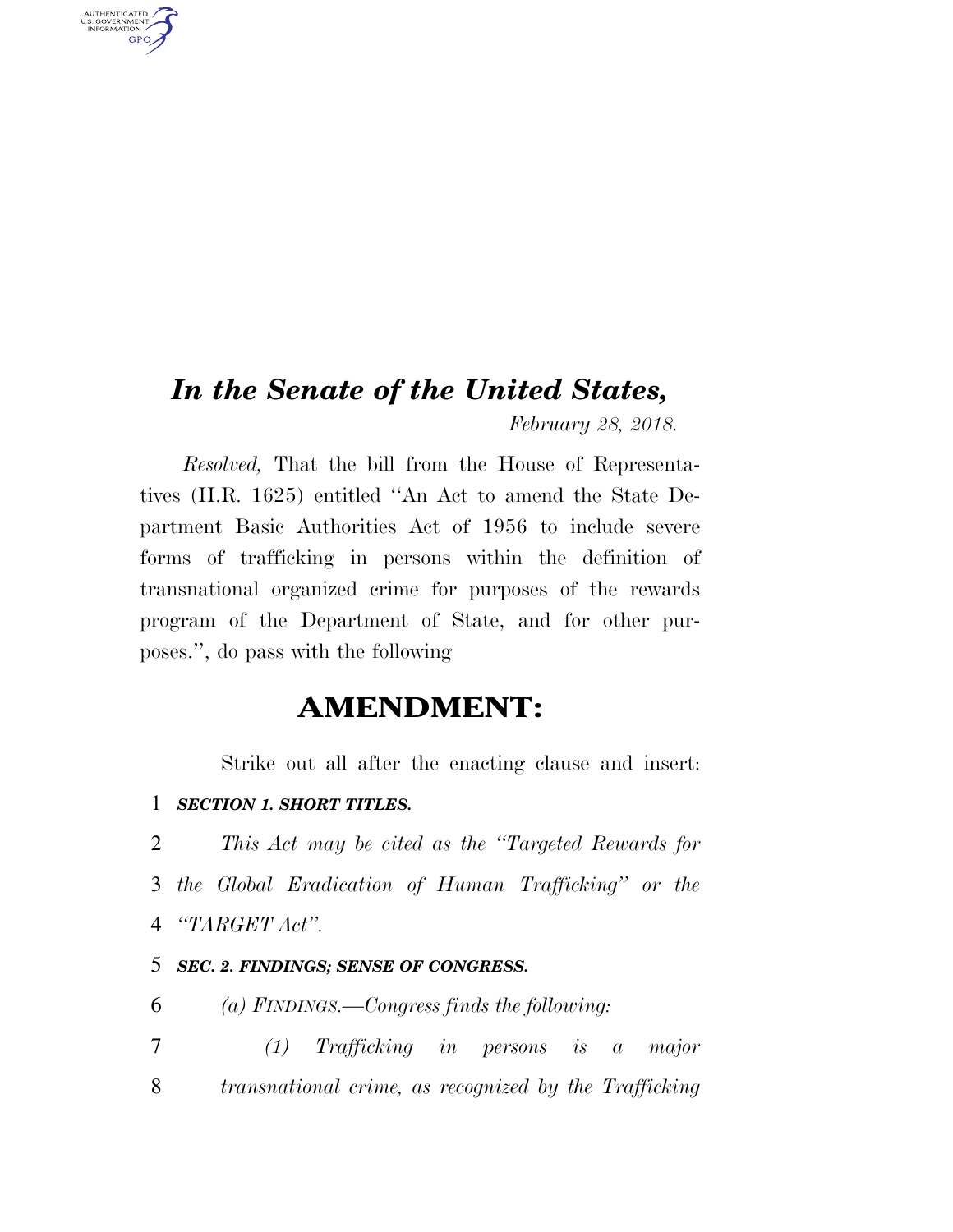*Victims Protection Act of 2000 (22 U.S.C. 7101 et seq.; division A of Public Law 106–386). (2) Trafficking in persons is increasingly per- petrated by organized, sophisticated criminal enter- prises. (3) Combating trafficking in persons requires a global approach to identifying and apprehending the world's worst human trafficking rings. (b) SENSE OF CONGRESS.—It is the sense of Congress that the Department of State's rewards program is a power- ful tool in combating sophisticated international crime and that the Department of State and Federal law enforcement should work in concert to offer rewards that target human traffickers who prey on the most vulnerable people around the world. SEC. 3. REWARDS FOR JUSTICE.* 

 *Section 36(k)(5) of the State Department Basic Au- thorities Act of 1956 (22 U.S.C. 2708(k)(5)) is amended— (1) in the matter preceding subparagraph (A), by striking ''means''; (2) by redesignating subparagraphs (A) and (B) as clauses (i) and (ii), respectively, and moving such clauses, as redesignated, 2 ems to the right; (3) by inserting before clause (i), as redesignated, the following:*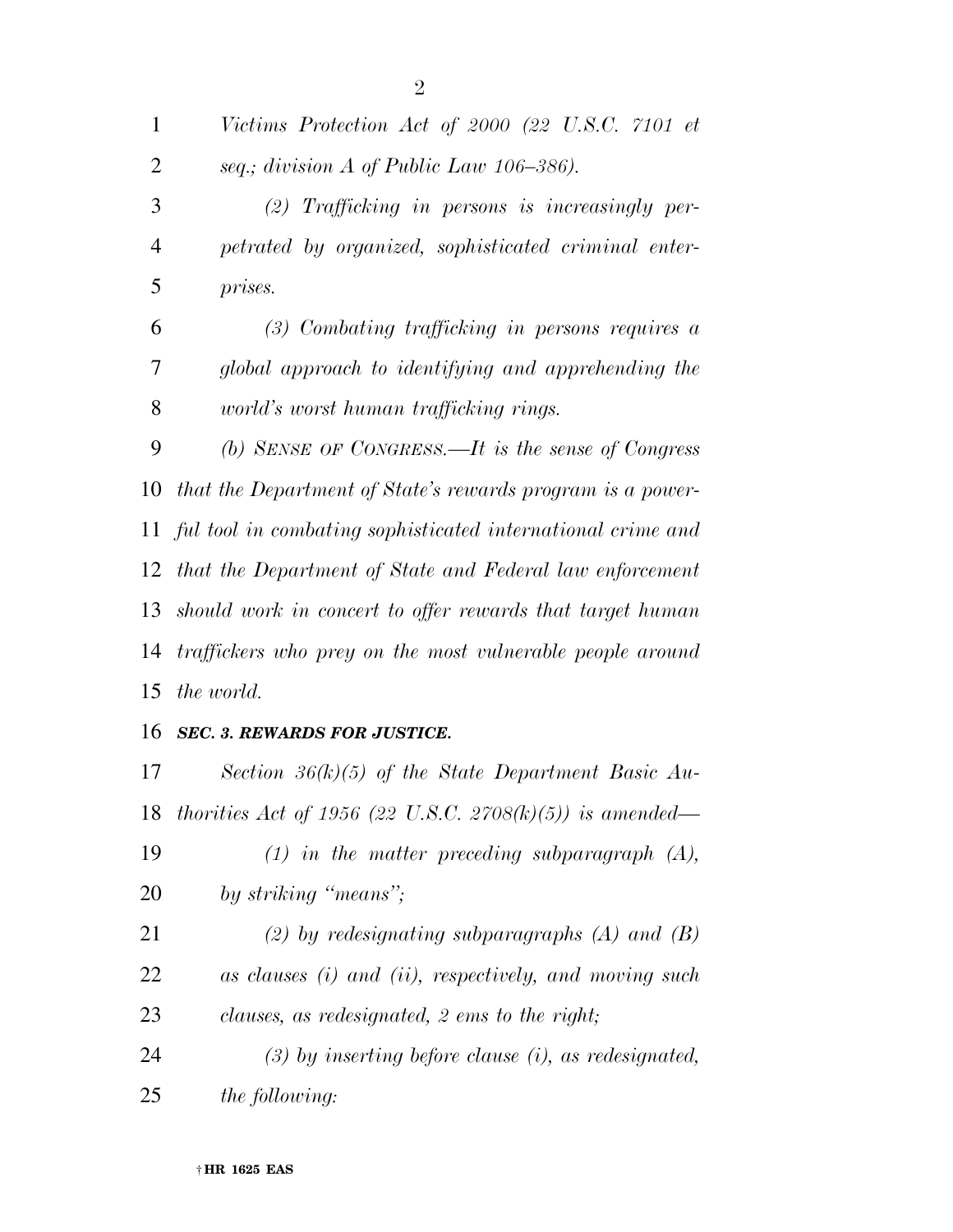| $\mathbf{1}$   | "(A) means—":                                          |
|----------------|--------------------------------------------------------|
| 2              | $(4)$ in clause (ii), as redesignated, by striking the |
| 3              | period at the end and inserting "; and"; and           |
| $\overline{4}$ | $(5)$ by adding at the end following:                  |
| 5              | $\lq\lq B$ includes severe forms of trafficking in     |
| 6              | persons (as defined in section 103 of the Traf-        |
| 7              | ficking Victims Protection Act of 2000 (22             |
| 8              | U.S.C. $7102)$ involving at least 1 jurisdiction       |
| 9              | <i>outside of the United States.".</i>                 |
|                |                                                        |

Attest:

*Secretary.*